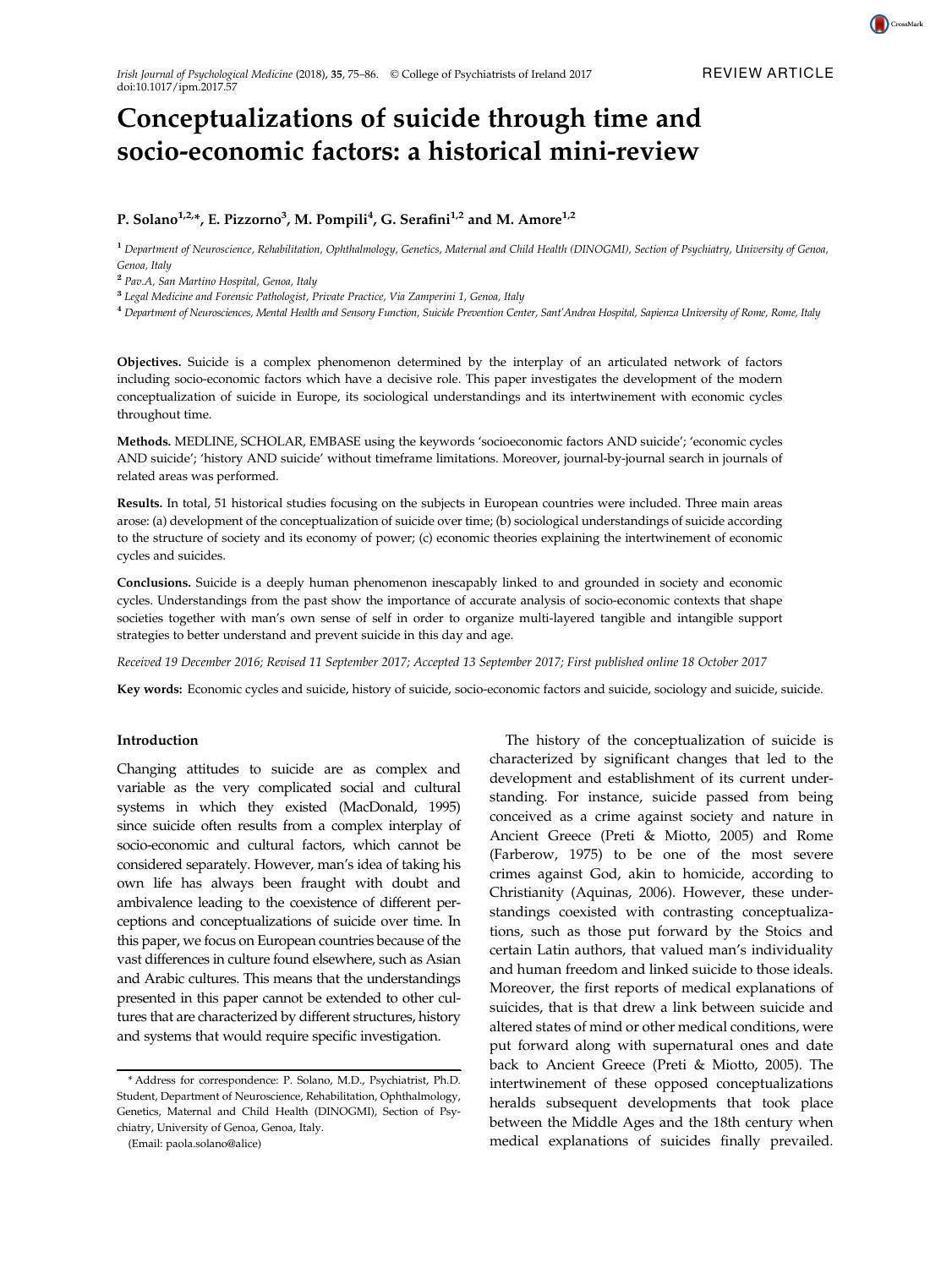Nevertheless, contemporary understandings of suicide are far from being clear-cut. Suicide victims were denied religious funerals and burials until the Second Vatican Council in 1962 when the medical explanation for suicide was emphasized by stating that 'grave psychological disturbances, anguish, grave fear of hardship, suffering or torture can diminish the responsibility of the one committing suicide' (Catholic Church, [1992:](#page-9-0) paragraph 2282). Other Christian confessions developed similar formulae that included the medical explanation of suicide in their catechism and allowed religious funerals for suicide victims. Despite these recent developments and the current establishment of medical understandings of suicide evidence shows the presence of judgmental conceptualizations and attitudes towards suicide mainly due to religious conceptualizations even in contemporary society (Segal et al. [2004](#page-11-0); Colucci & Martin, [2008](#page-9-0); Stack & Kposowa, [2011;](#page-11-0) McCormack et al. [2012\)](#page-10-0).

Society, as is well known, strongly influences man's own sense of self and the way he perceives himself in the world together with his wishes and needs. Murray [\(1998](#page-10-0)) in Explorations in Personality identified some psychological human basic needs, that if frustrated provoke intense psychic pain involved in suicide. Furthermore, factors such as mental illness may influence the role subjects play in society and how they relate to it together with their working capacity and economic status. These understandings are fostered by a large number of studies suggesting that mental illness plays a pivotal role in mediating the association between unemployment and suicide risk (Lundin et al. [2010](#page-10-0)) as do public health policies (Stuckler et al. [2009\)](#page-11-0).

The current economic crisis has been positively related to suicide rates by several studies (Stuckler et al. [2009](#page-11-0); De Vogli et al. [2012\)](#page-9-0), though it is unclear whether economic downturns and unemployment may represent causal factors for suicide (Hawton & Van Heeringen, [2009](#page-10-0); Luo et al. [2011;](#page-10-0) Innamorati et al. [2012](#page-10-0); Solano et al. [2012](#page-11-0)). A number of studies demonstrate that European countries with large fiscal adjustments are notably affected by increasing suicide rates (Stuckler et al. [2011;](#page-11-0) Karanikolos et al. [2013](#page-10-0); Breuer, [2015](#page-9-0)) although specific investigations in some countries fail to confirm these findings. For instance, a causal increase of suicide rates in Greece due to the current economic crises has been reported (Economou et al. [2012](#page-10-0); Karanikolos et al. [2013;](#page-10-0) Kentikelenis et al. [2014\)](#page-10-0) but these findings were not confirmed by other authors (Polyzos, [2012](#page-11-0); Fountoulakis et al. [2013](#page-10-0)). Similarly, Neumayer ([2004\)](#page-10-0) and Andres [\(2005](#page-9-0)) challenged previous findings that unemployment positively affects suicide in a panel of European countries after controlling for country-specific trends. In the same

vein, Pompili et al. [\(2011](#page-11-0)) suggested that Italian regional suicide rates were positively associated with employment rates and that regions with higher economic status have higher suicide rates. The different results can be partly due to the use of aggregated data for the analysis (Breuer, [2015\)](#page-9-0) or methodological weaknesses (Andres, [2005](#page-9-0)), though the relationship between suicide and economic crises still remains an open question involving different sociological and cultural factors.

However, these understandings result from the development of an integrated conceptualization of suicide which gradually began to be considered both psychiatric and sociological matters. This paper examines:

- (a) The process that led to the modern conceptualization of suicide together with the changing attitude towards it.
- (b) The sociological understandings of suicide throughout time.
- (c) The economic theories developed throughout time to understand the relationship between suicide and economic cycles.

## Material and methods

Included studies were retrieved through a two-step search and examination process. First, articles for consideration were retrieved using an extensive literature search through the search terms 'socioeconomic factors AND suicide'; 'economic cycles AND suicide'; 'history' AND 'suicide' in MEDLINE, EMBASE and SCHOLAR without timeframe limitations because of the targeted domain. This produced over 500 studies that were carefully examined one-by-one in order to identify historical papers concerning European countries. Non-historical papers and studies concerning extra-European countries were not included in order to focus better on the subject and keep cultural comparability. In total, 48 historical studies on the subject in European countries remained and were examined for possible inclusion. However, six of these papers were not included in the final study because three papers simply reviewed previous conceptualizations and understandings without adding any further knowledge; two papers did not focus specifically on suicide and suicide theories and one study investigated suicide from religious perspectives that are beyond the scopes of this review. This led to the inclusion of 42 studies. Second, additional titles of papers and books were obtained from the bibliographies of the included articles, and from a journal-by-journal search for journals in related areas, that is history, philosophy, economy and sociology, that we suspected most frequently publish articles in the targeted domain.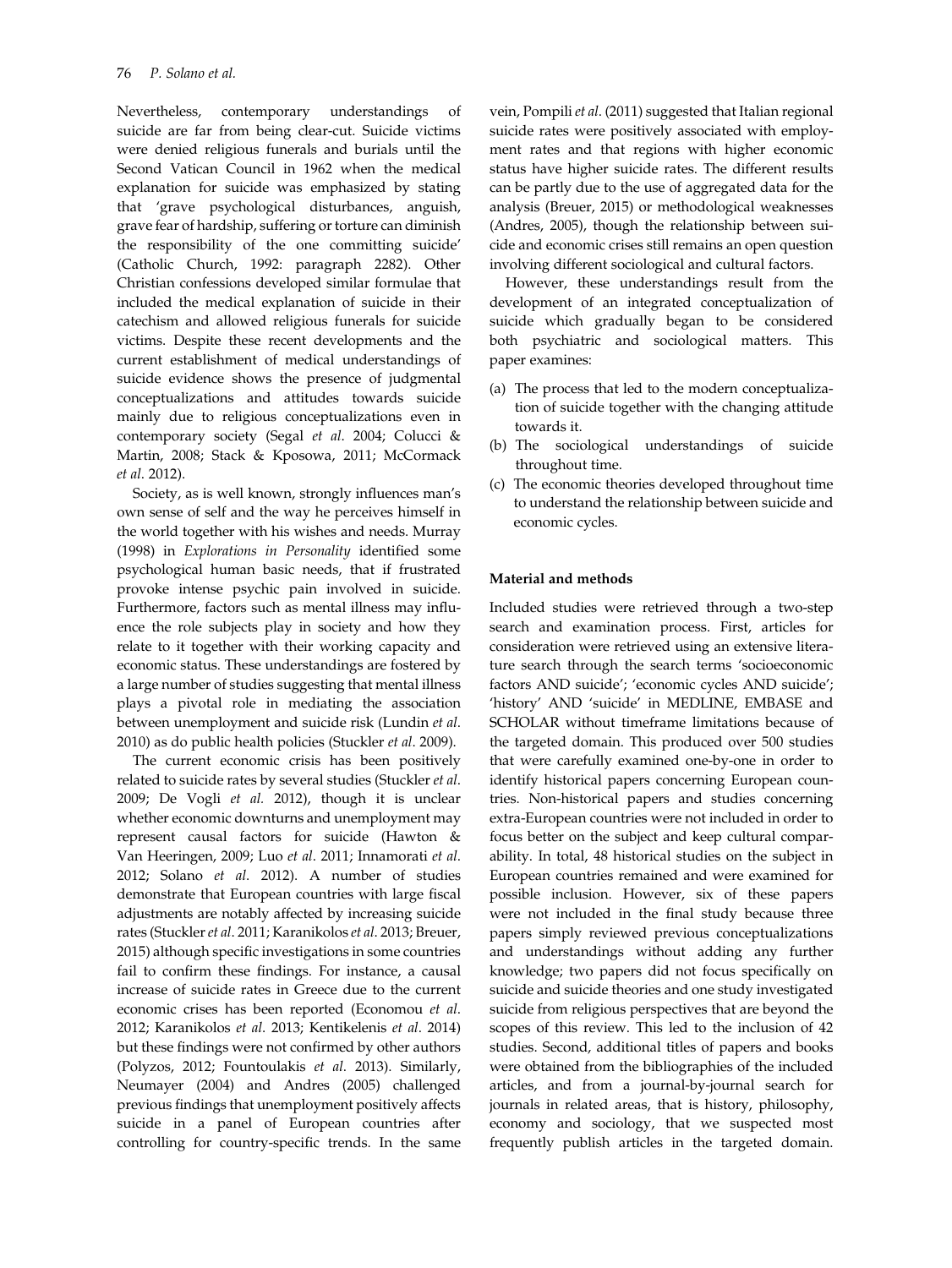This strategy was adopted to minimize the possibility of overlooking studies that may not yet have been included in computerized databases. From this search, six more included sources were retrieved (Burrows, [1828](#page-9-0); Rosen, [1971;](#page-11-0) Taylor, [1989](#page-11-0); Rabinow & Rose, [2003](#page-11-0); Aquinas, [2006;](#page-9-0) Barbagli, [2009\)](#page-9-0). In the end, 51 studies were included.

## Suicide and sociological factors: from crime to mental illness

Attitudes towards suicide varied during man's history as suicide, from being one of the most severe crimes against God, Law and Nature, became an extreme act of desperation resulting from the sufferings of mental disorders. Socrates, for example, forbade his disciples from committing suicide except under extreme circumstances and both Plato and Aristoteles considered suicide as an act against an obligation to society. The Stoics, however, thought such a decision as part of human freedom. Furthermore, Ancient Greeks expressed the concept of self-killing using a single word connected to a specific method of carrying out the act which is 'autosfaghe' meaning 'He who is slain by himself' as used in Sophocles' Ajax (Lloyd-Jones, [1994\)](#page-10-0) and 'autokeires' meaning 'those who kill themselves' as used in Euripides's Phoenician Women (Kovacs, [2002](#page-10-0)). Furthermore, according to the Suida, a scholarly encyclopedia on ancient Greece written at the Court of Byzantium, some verbs meaning 'to hang oneself' were used too, implying 'hanging with the aim of being killed by oneself' as in Homer's Odyssey (Preti & Miotto, [2005](#page-11-0)).

In ancient Rome, there were different conceptualizations of self-accomplished death. Indeed, Roman law intended suicide as a crime punishable by the requisition of the victim's possessions (Farberow, [1975](#page-10-0)). However, many Latin authors consider suicide to be a very solemn, detached, unemotional act due to relational, philosophical or political matters such as in the case of Cato Uticensis and Thrasea Paetus in Tacitus's writings (Hill, [2004\)](#page-10-0). This kind of suicide that concerns public figures and members of the aristocracy was called 'Romana Mors.' However, these representations of death have been deemed unrepresentative of truth and even defined unreal by other authors (Alvarez, [2002\)](#page-9-0).

Among the Hebrews, though suicide was infrequently mentioned in the Old Testament, the first formal prohibition may be found when Josephus, in the 1st century AD, forbade his army from committing suicide following their defeat by the Romans (Churchill, [1994](#page-9-0); Crone, [1996\)](#page-9-0). Christianity, in light of the example set by Judas, condemned suicide. Augustine of Hippo [\(2008](#page-9-0)) formalized this thought in the light of the Sixth Commandment giving no excuses for suicide and, later, Thomas Aquinas considered suicide as against the inclination towards self-preservation, against one's duties towards society and against God's prerogatives as creator of man (Aquinas, [2006](#page-9-0)). To address suicide, circumlocutions such as 'self-killing' and 'self-homicide' which added a judgmental nuance highlighting the link suicide had with homicide, were used. Augustine of Hippo's conceptualization, adopted by the Church till the 16th century, classified both suicide and homicide under the heading crimen homicidi and suicide victims as well as killers as homicida (Augustine of Hippo, 410 AD). Even from a legal perspective suicide was considered no less severe than homicide (Marsh, [2010](#page-10-0)).

The word 'suicide' was used for the first time in the 17th century (Shneidman, [1985\)](#page-11-0) in Thomas Browne's Religio Medici. Until that time 'men's underlying moral conceptions were not at the stage of needing a word for so a specific definition, a definition founded, that is, on a particular compound of intention and act' (Murray, [1998](#page-10-0): 39–40). The introduction of the word 'suicide' is intertwined with the sociological developments of the time, in particular with the change in the conception of the human being, which acquired his own 'interiority' apart from the 'exteriority' of the world (Taylor, [1989](#page-11-0); Strozier, [2002;](#page-11-0) Martin & Barresi, [2006\)](#page-10-0). This led to a re-conceptualization of suicide that deeply differed from its understandings in Ancient Times despite its secular perspective.

Furthermore, the 'secularization of suicide,' which believed suicide not to be due to supernatural forces but to man's will, started to develop in Europe at the beginning of the 17th century. For instance, the process of secularization began by considering suicide from an existential perspective – such as put forward by Hume in Essays on suicide and the immortality of the soul – that was later extended to socio-economic understandings. Interestingly, the first sources of the process of secularization of suicide developed in England and led to a gradual decrease in supernatural explanations of the phenomena and the development of a more rational and scientific approach which was favored by the spreading of Enlightenment theories. Overall, suicide became to be understood as the result of a rational choice mostly related to mental disorders (Rosen, [1971](#page-11-0); Brown, [2001;](#page-9-0) Healy, [2006;](#page-10-0) Houston, [2010](#page-10-0)). For instance, Robert Burton formalized this scientific perspective of suicide together with its link with mental illness in his Anatomy of Melancholy (written in 1621) where he considered self-murder as consequent to melancholia that, according to him, was due to the decay of the body (Rosen, [1971\)](#page-11-0).

Starting from the 11th century England, when suicide occurred, the act was judged by the local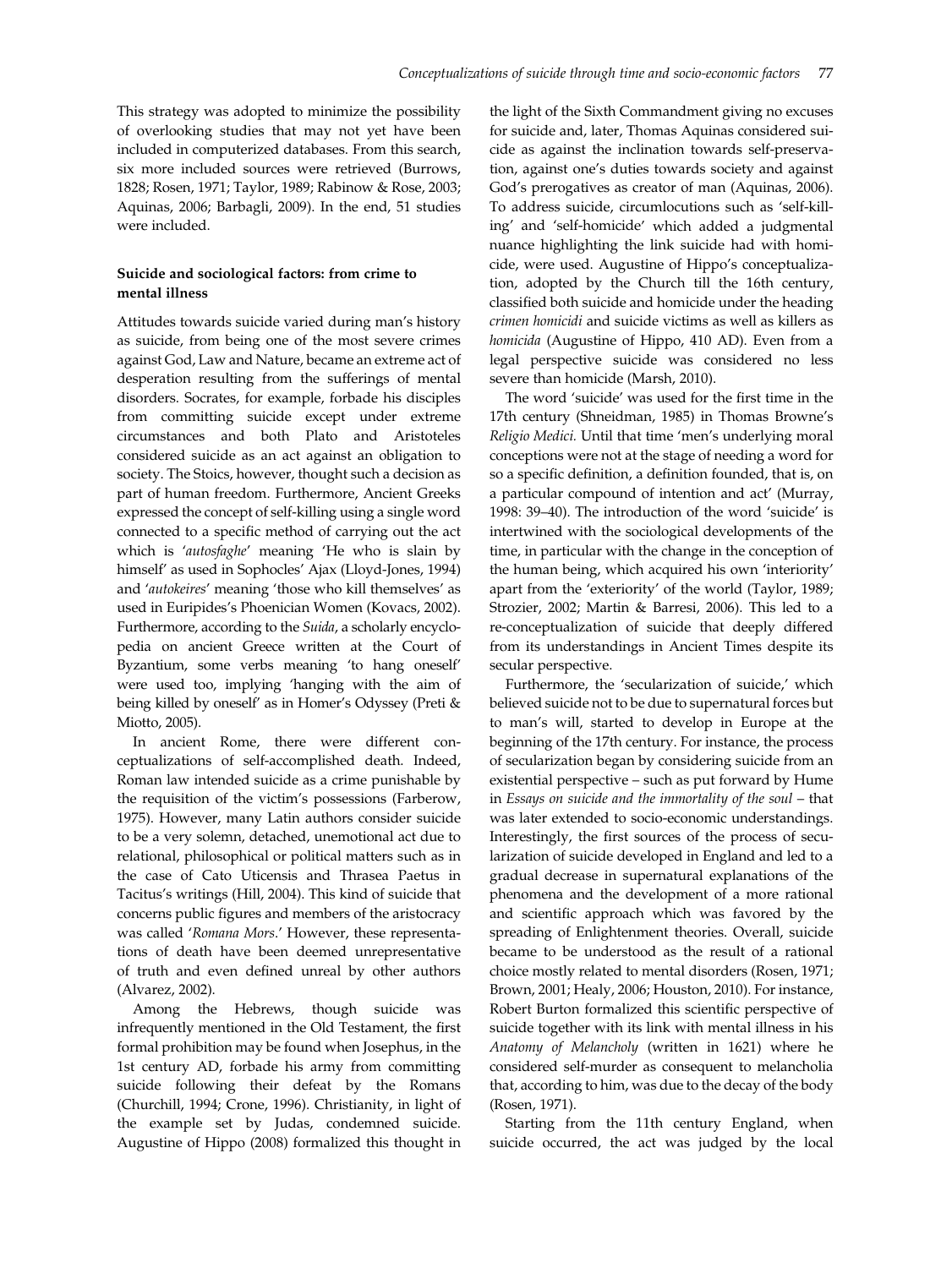Table 1. Transcriptions of verdicts from the Eyre rolls, England

| Felo de se                                                                                                                                                                                                                                                                                                                                                                                                                                                                                                                                                                                        | Non compos mentis                                                                                                                                                                                                                                                                                                                                                                                                                                                                                                                                                                                                                                                                                                                                                                                                                                                                                                                                                                                                    |
|---------------------------------------------------------------------------------------------------------------------------------------------------------------------------------------------------------------------------------------------------------------------------------------------------------------------------------------------------------------------------------------------------------------------------------------------------------------------------------------------------------------------------------------------------------------------------------------------------|----------------------------------------------------------------------------------------------------------------------------------------------------------------------------------------------------------------------------------------------------------------------------------------------------------------------------------------------------------------------------------------------------------------------------------------------------------------------------------------------------------------------------------------------------------------------------------------------------------------------------------------------------------------------------------------------------------------------------------------------------------------------------------------------------------------------------------------------------------------------------------------------------------------------------------------------------------------------------------------------------------------------|
| 'William de Wedmore, vicar of Chryriton hanged himself in his<br>own home in the same village. The verdict was suicide. And<br>Walter de Wedmore and John his brother(s) buried the said<br>William without view of the coroner and took his chattels,<br>value 34 s so they are to be arrested. Afterwards they came to<br>court and the sheriff let them go.' (Eyre of Sommerset, 1280)<br>'A certain Richard, son of Sibill gratis drowned himself in a pit at<br>Marshton St Lawrence. No one is suspected. Judgment felonious<br>suicide. Chattels 6 s 2d.' (Eyre of Northamptonshire, 1329) | William la Emeyse of his vill, suffering from an acute fever<br>which took away his senses, got up at night, entered the water<br>of Kentford and drowned himself. The jury was asked if he did<br>this feloniously and said no, he did this through his illness.<br>The verdict was an accident.' (Eyre of Hereford, 1292)<br>Thomas, son of Henry Robekyn of Brandon, in a frenzy (habens<br>frenesium) cut off his left foot with an axe and then his left hand<br>in the house of the said Henry, his father, in Brandon, and the<br>following night he died from this. The first finder and four<br>neighbours came and are not suspected. The jury, asked if they<br>suspected anyone else of this death say no and say that the said<br>Thomas straight after the deed came to his senses (reddit ad<br>sensum proprium) and had the last rites of the church before he<br>died. So the deed was done through the loss of sense and not<br>feloniously. So the judgment is accident.' (Eyre of Norfolk, 1286) |

The verdict from the Eyre of Sommerset shows the attempts of the relatives to conceal the suicide in order to avoid the forfeiture. The verdict from the Eyre of Hereford shows how the effects of physical illnesses were considered responsible for mental alterations along with mental illnesses (Adapted from Seabourne & Seabourne, [2001](#page-11-0)).

coroner who examined the body and gathered a jury to return a verdict which could be either felo de se (i.e. 'felon of himself') – thus guilty of self-murder – or non compos mentis (i.e. 'not sound of mind'), thus innocent of the crime (see Table 1). However, these two possible verdicts express opposite co-existing attitudes and conceptualizations of suicidal acts. For instance, the 'felo de se' verdict implies that the victim was deemed mentally and physically sane, 'in possession of his right reason and exhibiting at the moment of killing himself the greatest calmness, coolness, and selfpossession' (Royal, [1850:](#page-11-0) 27). Hence, no disruptive condition was suspected and the suicide was considered and judged as a crime. On the other hand, the verdict 'non compos mentis' was given when the coroner suspected or had evidence of the presence of mental or physical diseases that could have hindered the victim's capacity to reason and decide at the moment of killing himself. Therefore, the latter verdict represented the first possibility of linking suicide with insanity, either mental or physical, from a legal perspective (ibid.).

Consequently, verdicts of 'non compos mentis' meant that penalties applied to the condemned guilty party, that is the deceased and his family, did not apply. In England, these penalties implied the forfeit of the deceased's goods to the crown or landlord and a profane burial in a crossroad accompanied by a macabre ceremony on the corpse (Fleming, [1773\)](#page-10-0). This could drive the heirs to pauperism and therefore they, together with parishes, often concealed the real nature of the death or invented stories in order to allow the verdict of 'non compos mentis' (MacDonald & Murphy, [1990;](#page-10-0) Barbagli, [2009;](#page-9-0) Marsh, [2010\)](#page-10-0). The resistance to forfeiture proceeded more rapidly than the secularization of suicide verdicts, and the records of the Court of King's Bench report a drop in the forfeited goods of suicide victims at the end of the 17th century. In the 1660s, 36% of suicide victims had their goods forfeited whereas 50 years later, between 1710 and 1720, the percentage dropped to a mere 7.7% (MacDonald & Murphy, [1990](#page-10-0)).

At the beginning of the 16th century, in order to acquit suicide victims of self-murder and save their goods from forfeiture, English juries began to return 'mixed' and 'ambiguous' verdicts along with verdicts of non compos mentis. Non compos mentis verdicts gradually rose from the beginning of the 17th to the beginning of the 19th century when 90% of suicides were judged as non compos mentis ([Fig. 1\)](#page-4-0), thus mirroring an important change in the attitude towards suicide victims that led to the end of what was defined as 'the age of severity' (MacDonald & Murphy, [1990](#page-10-0)).

However, co-existing different explanations can be found much earlier. Herodotus recorded the case of the Spartan king Cleomenes I whose suicide was considered either as a divine retribution for his acts of impiety or the result of a madness caused by excessive wine drinking (Preti & Miotto, [2005\)](#page-11-0). Moreover, documents dating back to the early 16th century reported the beginning of medical and rational approaches to suicide alongside supernatural ones [\(Table 2](#page-4-0)) which, however, was not well accepted by everyone [\(Table 2](#page-4-0)).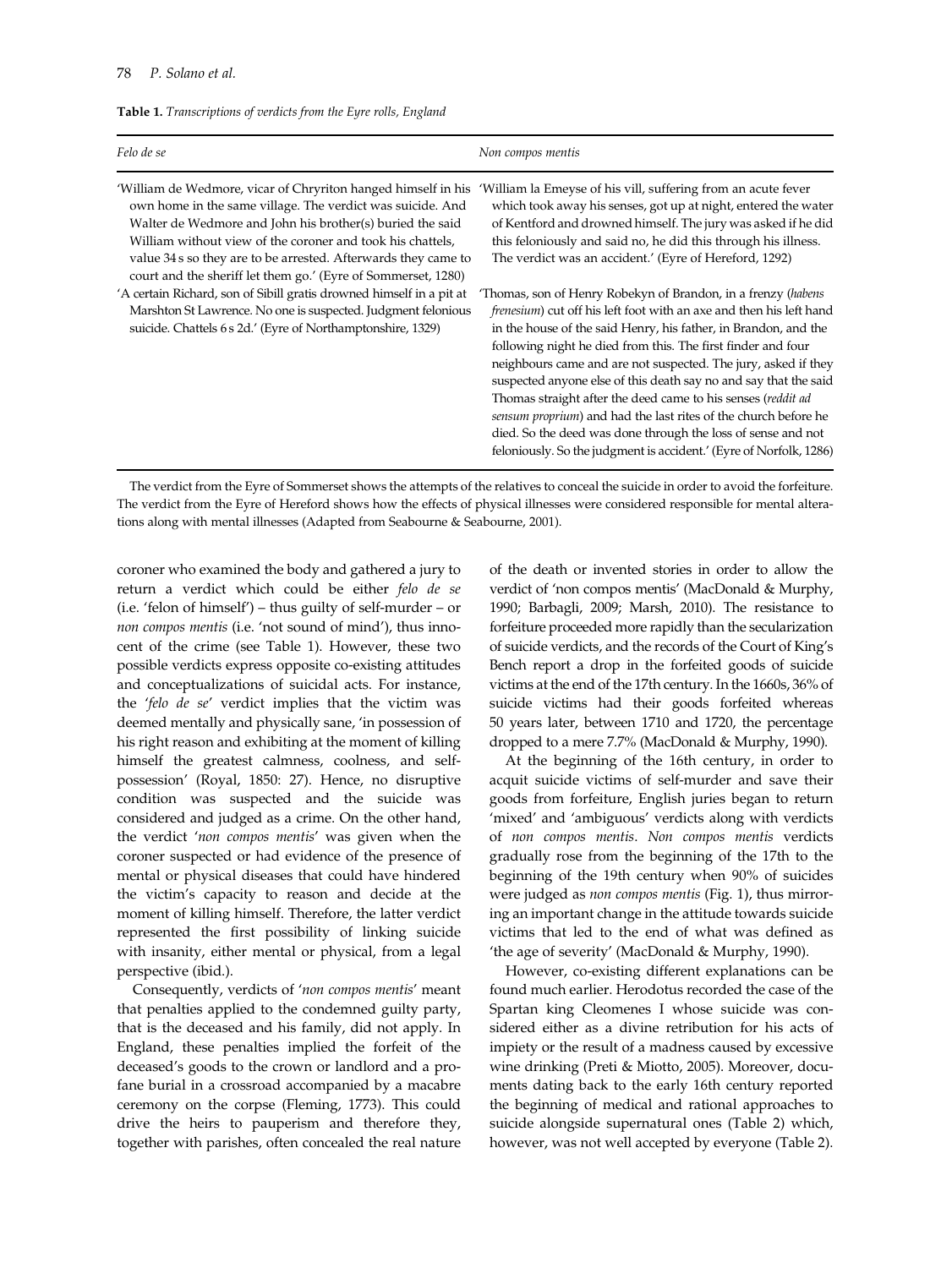<span id="page-4-0"></span>

Fig. 1. Verdicts of reported suicides in England, 1660–1799 (Source: MacDonald & Murphy, [1990\)](#page-10-0).

| The beginning of the changing attitude already                                                                                                                                                                                                                                                                                                                                                                                                                                                                                                                                                                                                                                                                   | Difficulties in changing the attitude across Europe                                                                                                                                                                                                                                                                                                                                                                                                                                                            |
|------------------------------------------------------------------------------------------------------------------------------------------------------------------------------------------------------------------------------------------------------------------------------------------------------------------------------------------------------------------------------------------------------------------------------------------------------------------------------------------------------------------------------------------------------------------------------------------------------------------------------------------------------------------------------------------------------------------|----------------------------------------------------------------------------------------------------------------------------------------------------------------------------------------------------------------------------------------------------------------------------------------------------------------------------------------------------------------------------------------------------------------------------------------------------------------------------------------------------------------|
| In 1502 the Flemish prior Gaspar Ofhuys, who was also the<br>doctor of the monastery, wrote about the suicide of the famous<br>Flemish painter Hugo van der Goes who belonged to his<br>monastery. Ofhuys offered three different understandings of<br>that act: a traditional Christian one which hypothesized a<br>demonic possession of van der Goes; a supernatural one<br>involving the Divine Providence which would have stopped<br>through suicide the ambitiousness of the famous painter-monk<br>and a third one in which the prior hypothesized suicide would<br>have been caused by the ingestion of 'melanchonic foods'<br>which would have altered the equilibrium of body humors<br>(Dolev, 1999) | In 1842 the parish of a French village wrote to the bishop of<br>Angers because a young leper woman had committed suicide.<br>The parish believed the woman was mentally insane whereas<br>her family and other people of the village maintained she was<br>sane and asked for a felo de se verdict despite his mind<br>(Kselman, 1988)                                                                                                                                                                        |
| In 1682 a German book-seller after having attempted suicide,<br>asked for help both to the parish and to the doctor (Lind, 2004)                                                                                                                                                                                                                                                                                                                                                                                                                                                                                                                                                                                 | In 1893 a woman in a Russian village drowned herself in a river.<br>Her husband asked for a Christian burial which was allowed<br>despite the strong opposition of the peasants who lived in that<br>village. Some months after her burial some sudden deaths<br>took place in the village which were interpreted by the<br>villagers as a divine punishment for the woman's Christian<br>burial. So her corpse was removed from the graveyard,<br>mutilated and buried in a not-sacred place (Morrisey, 2006) |

Table 2. From crime against society to medical illness

Eventually, all suicides were considered as resulting from a mental disorder and suicide itself started to be considered as a sign of insanity (Chevalier, [1824](#page-9-0); Winslow, [1840](#page-11-0)). This new understanding paved the way for the medicalization of suicide, which then became something 'doctors had the right to guard, treat, control and judge' (Hacking, [1990:](#page-10-0) 65). In 1821, Esquirol's Dictionnaire des sciences médicales defined suicide as a disease or a symptom of a disease, thus to be medically investigated (Esquirol, [1821](#page-10-0)). Therefore, mental illness – which was recognized as the heart of suicide – was investigated through autopsies that aimed to locate physical lesions which could have determined it. In particular, the brains of suicide victims were carefully dissected in the search for pathological alterations and biological markers that could prompt the victims to suicide. However, no evidence was found to support the existence of pathological anatomy related to suicide (ibid.) even though Burrows maintained that this 'does not disprove the existence of a morbid condition' (Burrows, [1828:](#page-9-0) 416). Akin to Esquirol's formulations, Burrows suggested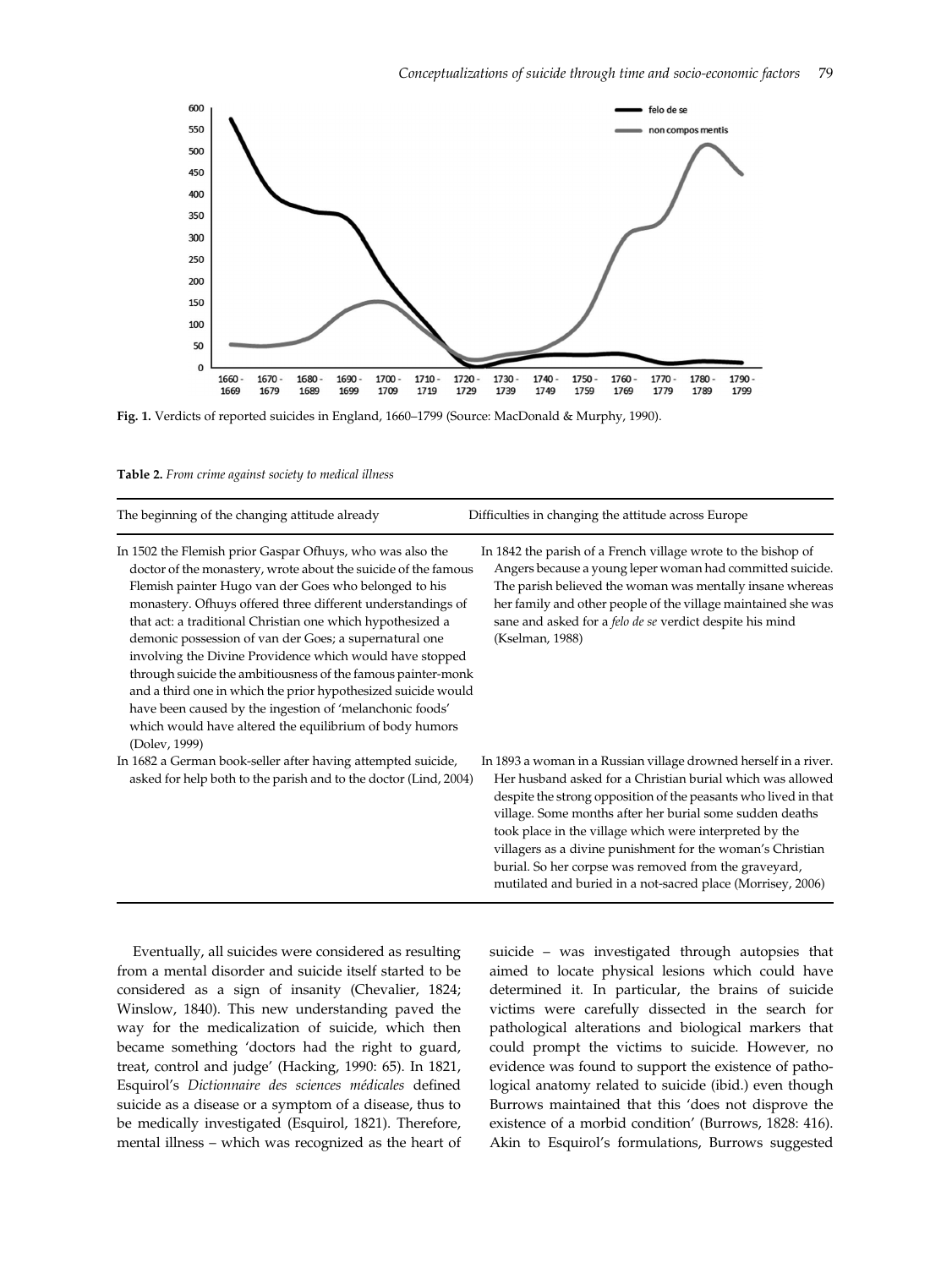that emotions, mental and moral faculties could become diseased and different kinds of insanity could arise which later could lead to suicide as the result of a too violent impression upon the brain (Burrows, [1828](#page-9-0)). Thus, suicide became the result of psychopathology, with the site of pathology either acting to cause disturbance on the whole organism (e.g. faulty reasoning consequent upon a brain lesion), or causing brain lesions (Esquirol, [1821\)](#page-10-0). Thus, the body became the major source of investigation to understand suicide and suicidal individuals were systematically watched and examined in asylums in order to identify some premonitory signs of their propensity to commit suicide. However, the lack of findings of pathological anatomy thwarted the development of 'organic theories' of suicide and Prichard ([1835\)](#page-11-0) wrote about the existence of functional disorders of the mind in his Treatise on Insanity and Other Disorders Affecting the Mind.

The influence of the Enlightenment on the overall attitude towards suicide and the concept of human life stemmed from an intellectual querelle which began at the end of the 16th century when philosophers, writers and theologians all over Europe began to wonder about man's right to take his own life, condemning the contemporary Christian conceptualization (Houston, [2010](#page-10-0)). For instance, during the Englightment period, the understanding of 'Man' and human nature lie upon the idea that human beings are no more than matter organized in such a way that it gives sensations. Consequently, experiences shape and determine the way the mind develops and the moral and intellectual faculties of mankind are grounded in sensorial experiences (Locke, [1690](#page-10-0)). From this perspective, the first intellectuals who engaged in the querelle on suicide included Thomas More ([2015\)](#page-10-0) who defended some forms of suicide in Utopia in 1516, John Donne ([2010\)](#page-10-0) who put forward the idea of suicide carried out for the glory of God – such as Jesus Christ's crucifixion – in Biathanathos in 1610 and Montaigne in A custum of the Isle of Cea written in 1580. In particular, Montaigne wrote: '[death] neither is it a recipe for one disease only; death is the infallible cure of all; 'tis a most assured port that is never to be feared, and very often to be sought. It comes all to one, whether a man give himself his end, or stays to receive it by some other means […]. The most voluntary death is the finest. Life depends upon the pleasure of others; death upon our own. […] Reputation is not concerned in such an enterprise; 'tis folly to be concerned by any such apprehension. Living is slavery if the liberty of dying be wanting. […] The ordinary method of cure is carried on at the expense of life; they torment us with caustics, incisions, and amputations of limbs … Why is not the jugular vein as much at our disposal as the median vein?' (Montaigne, [1910](#page-10-0): 12–13).

In the 18th century Montesquieu, Cesare Beccaria and Voltaire further developed the thesis of man's right to commit suicide since life itself was a man's own property and human beings were unique and had the right to self-realization and to the pursuit of happiness in life. Beccaria and Voltaire in particular were engaged in the struggle to reform the penal system for the decriminalization of suicide. In the wake of the Enlightenment, new intellectual theories were developed including Contractualism, Utilitarianism and neo-epicurean understandings of life. For instance, according to Contractualism, society was a contract stipulated among subjects from which everyone had the right to step back through suicide whenever it became no longer convenient. Utilitarianism grounds its understandings of life on happiness and consequentialism whereby everything is good if it is useful for happiness and actions must be judged for their consequences on the happiness of society. Therefore, subjects could take their life both for the sake of their own happiness and the good of the others. Similarly, Neo-Epicurean understandings envisage man's main goal in life as pursuing pleasure and rejecting pain. Consequently, life can be stopped when not deemed pleasant anymore.

In the 19th century, as Romanticism spread, the attitude towards suicide changed even further. The rational approach that had characterized the Enlightenment was replaced by a passionate and idealized view of suicide that was celebrated by many famous writers throughout Europe such as Goethe, Schiller and Tolstoj. Under the influence of masterpieces like The sorrows of young Werther, Anna Karenina and The Last Letters of Jacopo Ortis, a rapid increase in the number of suicides occurred and was defined as a new fashion by Tissot in 1840 in his The mania of suicide and the spirit of revolt, their causes and remedies. However, at the end of the 19th century Durkheim [\(1897\)](#page-10-0) developed his theory of suicide in Suicide, A Study in Sociology according to which society played a pivotal role in determining it. Durkheim suggested that man was modeled by society and social rules inevitably stemmed from the individual ones and then became superior to them through the process of being shared and becoming a common value. Durkheim claimed that subjects were ruled by society and suggested a double identity for man: the first being an identity at the individual level and the second as part of society. Suicide, according to Durkheim, is the result of the disruption of the subject's social integration related to various factors and he acknowledges four kinds of suicide, namely altruistic, egoistic, fatalistic and anomic suicide (Durkheim, [1897](#page-10-0)). For instance, egoistic suicide reflects a deep sense of not belonging and nonintegration in the community that determines the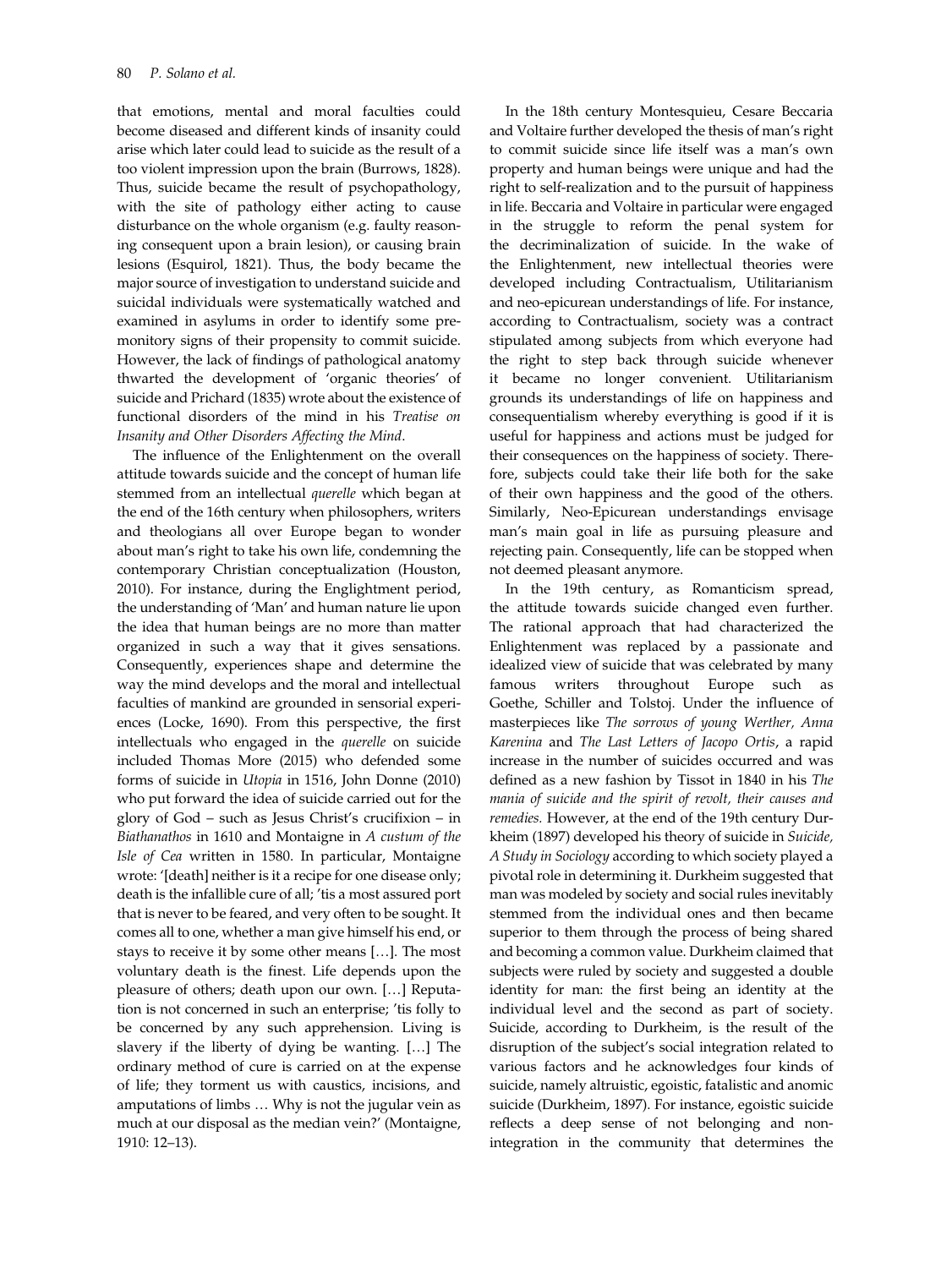subject being left with little social support or guidance and is therefore more likely to commit suicide. Altruistic suicide is the opposite of egoistic suicide and, according to Durkheim, occurs in highly integrated societies when the individual is expected to kill himself on behalf of the society. Fatalistic suicide occurs in excessively rigid societies which are so oppressive that their inhabitants would rather die than live on. Ultimately, anomic suicide reflects an individual's moral confusion and lack of social direction which is related to dramatic social and economic upheavals as well as downturns. Durkheim explains that anomie is a state of moral disorder where people do not know their limits and are constantly in a state of disappointment. In conclusion, Durkheim's four types of suicide are based upon the degrees of imbalance of two social forces: social integration and moral regulation (Thompson, [1982](#page-11-0)).

## A new conceptualization of suicide within economies of power: the Durkheim influence

Durkheim's structural approach to suicide together with his sociological theories led to the development of a complex conceptualization of suicide that implied a three-level analysis of the act. The over-structural level considered social and political ideologies and religion; the structural level included social class, communities and economic and political aspects; the understructural level in which individual and social psychological aspects were considered. None of them could stand alone, but each of them had to be analyzed for the whole understanding of the phenomenon.

To gain a deeper understanding of the sociological processes described above which led to a change in the conceptualization of suicide, Foucault's concept of differing 'economies of power' [\(1981](#page-10-0): 135) could be helpful. According to Foucault's analysis, there were two contrasting 'economies of power' (p. 135) namely 'sovereign power' and 'bio-power.' The former referred to the privilege of sovereigns to dispose of their subjects' life, they could either 'take their life or let them live' (Foucault, [1981:](#page-10-0) 136). According to the 'sovereignpower' perspective, when suicide was committed the victim had stolen his own life and the right to decide over it from the sovereign and consequently had to be punished and to pay back for this crime with the confiscation of goods and the denial of a Christian burial. In the 17th and 18th centuries, a shift within society occurred and the exercise of power became an effort to reinforce, control, optimize and organize life-generating forces rather than submitting to and impeding them. This new form of power, called by Foucault 'bio-power,' was situated and exercised by society, that is at the level of life rather being somehow

above it exercised by a sovereign or God (Rabinow & Rose, [2003\)](#page-11-0). Its main aim was to foster life and maximize the potentialities of both the individual body and the body of the population, thus creating an 'anatomopolitics of the human body' (Foucault, [2002](#page-10-0): 138) alongside a 'biopolitics of the population' (ibid.: p. 139). Suicide, in this bio-political field, could become the target of management at both population and individual level. In this setting, suicide became a failure of society and led to the recognition of suicide as a problem, which had to be further investigated and better understood.

However, in both 'economies of power' the subject was the focus of some form of pressure and control exerted by the society in which he/she lives (i.e. the subject played a passive role and was somehow shaped by society).

Since the early 19th century suicidal people were confined to asylums and the French and British began keeping track of suicides in order to expand the body of knowledge of this phenomenon (Hacking, [1990](#page-10-0)). These changes may have resulted from this new bio-political rationality and represent the forerunners of modern-day epidemiological studies and treatment strategies (Marsh, [2010\)](#page-10-0). The problematization of suicide – which was not acknowledged as an inevitable death – led to many studies, which allowed a deeper understanding of suicide in its various aspects. In the 20th century, 'suicidology,' that is a discipline of the scientific study of suicide (Maris et al. [2000](#page-10-0)), was developed. Since suicide is a complex phenomenon, suicidology involves many different fields and disciplines, the two primary ones being psychology and sociology (Shneidman, [2001\)](#page-11-0).

## Suicide and economic factors: some socio-economic understandings from the past

Historians and sociologists investigated the effect of economic cycles on suicide rates, which to date remains uncertain (Stuckler et al. [2011](#page-11-0)). A large stream of empirical studies support the influence of unemployment on suicide rates in Europe (ibid.), suggesting an increase of unemployment by 1% point would lead to an increase by 0.09% point of suicide rate (per 100 000 inhabitants) (Breuer, [2015\)](#page-9-0). This would peak by 0.21% point considering men in working age (ibid.), though other studies do not confirm the existence of this influence (Andres, [2005](#page-9-0); Polyzos, [2012;](#page-11-0) Fountoulakis et al. [2013\)](#page-10-0). Considering other economic parameters, an increase in gross domestic product per capita and gross value added negative correlated with suicide rates in Europe (Breuer, [2015](#page-9-0)). An Italian study investigating the relationship between inflation, employment status and suicidal behavior in a stratified sample showed that the unemployed were at higher suicide risk than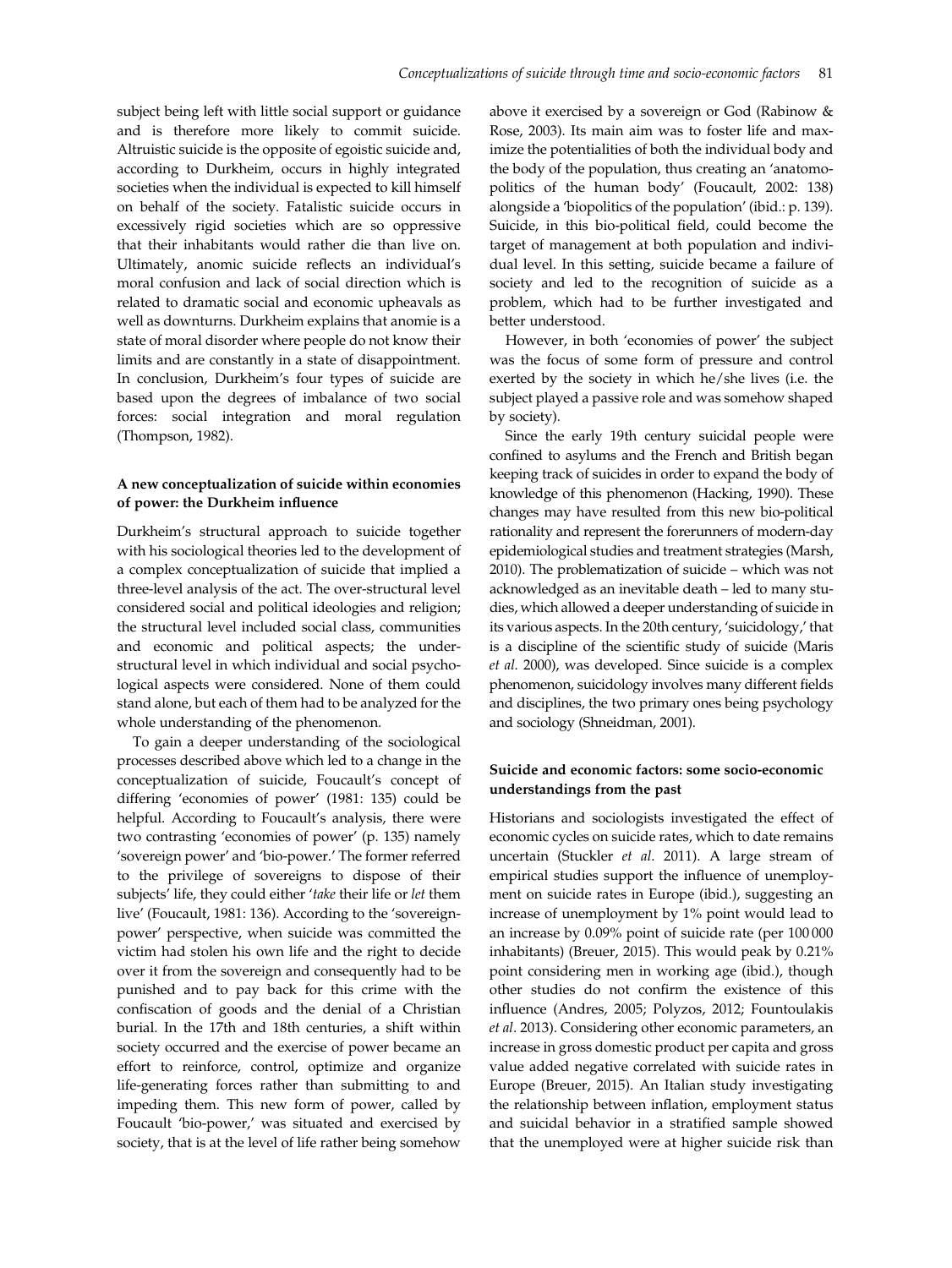the employed and in particular, this was higher in the unemployed who had been previously employed (Solano et al. [2012\)](#page-11-0). The change in social status caused by the job-loss would have determined a further vulnerability to inflation in this sample compared with the unemployed who never worked and those employed (Solano et al. [2012](#page-11-0)). These recent studies show a complex interplay of socio-economic factors influencing suicidal behaviors – which is still an open question. Therefore, we aimed to review and discuss some sociological theories involving economic factors together with factors related to mental illness, which we believe should be carefully considered when discussing suicide.

From an economic point of view, when the terrors of death are less than the terrors of life, the cost/benefit equation increases suicide risk in every society and time (Stack, [2000\)](#page-11-0). People under high economic strain, such as the poor, face greater anxieties, isolation and distress. Nowadays, social support systems such as financial, companionship and emotional support programmes play a pivotal role in lowering suicide rates (Zimmerman, 1987[a](#page-11-0), 1987[b](#page-11-0), [1990, 2002](#page-11-0); Yur'yev, [2012\)](#page-11-0).

For instance, among the unemployed the prevalence of psychological problems is twice as high as in employed people (Paul & Moser, [2009](#page-10-0)) and unemployment had a lower impact in countries with strong employment protection. Conversely, lesser unemployment protection coupled with sharper increase in unemployment yield a strong unemployment effect on suicide (Norström & Grönqvist, [2015](#page-10-0)). Consequently, unemployment protection modifies the impact of unemployment on suicide rates. However, the scarce development of social support networks of any kind in the past, when the welfare state had yet to be developed in Europe, should be carefully taken into account when considering suicide and economic regressions in the past (Yur'yev, [2012\)](#page-11-0).

The economic uncertainty of the 17th and 18th centuries (Hoppit, [1986](#page-10-0)), that historians claim to be related to the rise of suicide rates, may be partly understood, we believe, in the light of Durkheim's [\(1897\)](#page-10-0) 'anomic suicide' (ibid.: p. 241). This occurs when a man goes through rapid extreme changes in wealth including both economic ruin and windfall gains. In both cases the previous life style together with its expectations and limits are subverted. This leads to the need of finding new identities and stability before the subject can judge his new situation in relation to its new limits. Thus, a rapid economic and social upheaval might cause a state of anomie regardless of the direction of the change (ibid.). For instance, the lack of definition that is typical of economic uncertainty is reflected both in stock market behavior and suicide rates (Pierce, [1967\)](#page-11-0). Durkheim [\(1897](#page-10-0)) reported through the conceptualization of anomie – that is, of unintegration – the 51% increase in suicide rates that occurred in Vienna from 1872 to 1874 during the economic crisis. During upheavals, society abruptly loses its normative and limiting function that regulates and shapes the subject's desires and needs from birth, causing a state of confusion in which the subject loses the perception of his role in society and is exposed to dysregulations leading to suicide. For instance, uncertainty and instability dominated the impressions of life in the 18th century England during which harvest fluctuations or depressions in trade and fiscal crises could abruptly upset the welfare of the family (George, [1951\)](#page-10-0). More than 13 periods of financial crises are reported in the 18th century in England and among them the bursting of the South Sea Bubble was presumably the greatest one which caused an almost doubling of suicides in London the year after the crash (Hoppit, [1986\)](#page-10-0) and the General Bills of Mortality 1660–1800 reported a period of high rates of suicides in the following two decades (MacDonald & Murphy, [1990](#page-10-0)). Wealth and happiness were closely bound in the mind of 17th–18th century men; the suicide of a wealthy man was reported by the newspapers of the time only as something understandable as an act deriving from insanity (MacDonald & Murphy, [1990\)](#page-10-0). Data from the King's Bench showed how the majority of suicide victims with a verdict of felo de se reported by coroners between 1485 and 1714 had a humble social status [\(Fig. 2](#page-8-0)), this, however, could result from the need of wealthy people to save their goods from forfeiture thus needing a non compos mentis verdict (Houston, [2010\)](#page-10-0).

However, the fact that the majority of victims belonged to humble social classes, independently from the assigned verdict, may also be due to mental illness in relation to poverty. For instance, evidence showed controversial relationships between poverty and mental disorders reporting both the hypothesis that mental illness may favor poverty and that, according to social causational understandings, poverty may promote mental disorders (Costello et al. [2003](#page-9-0); Gadalla, [2009](#page-10-0)). This is consistent with Halbwachs's conceptualizations ([1930](#page-10-0)) that underlined the importance of isolation in causing suicide and maintained that suicide should be understood as resulting from the complex interplay of both socio-economic and psychological factors.

Furthermore, Henry & Short ([1954\)](#page-10-0) suggested that suicide is an act of aggression and linked it with frustration, that is an economic crisis is associated with a high degree of frustration due to changes in hierarchical positions that together with external restrictions and disappointment of expectations cause suicide. However, not all studies supported Henry and Short's theory and few of them confirmed Durkheim's suggestion of a relationship between integration,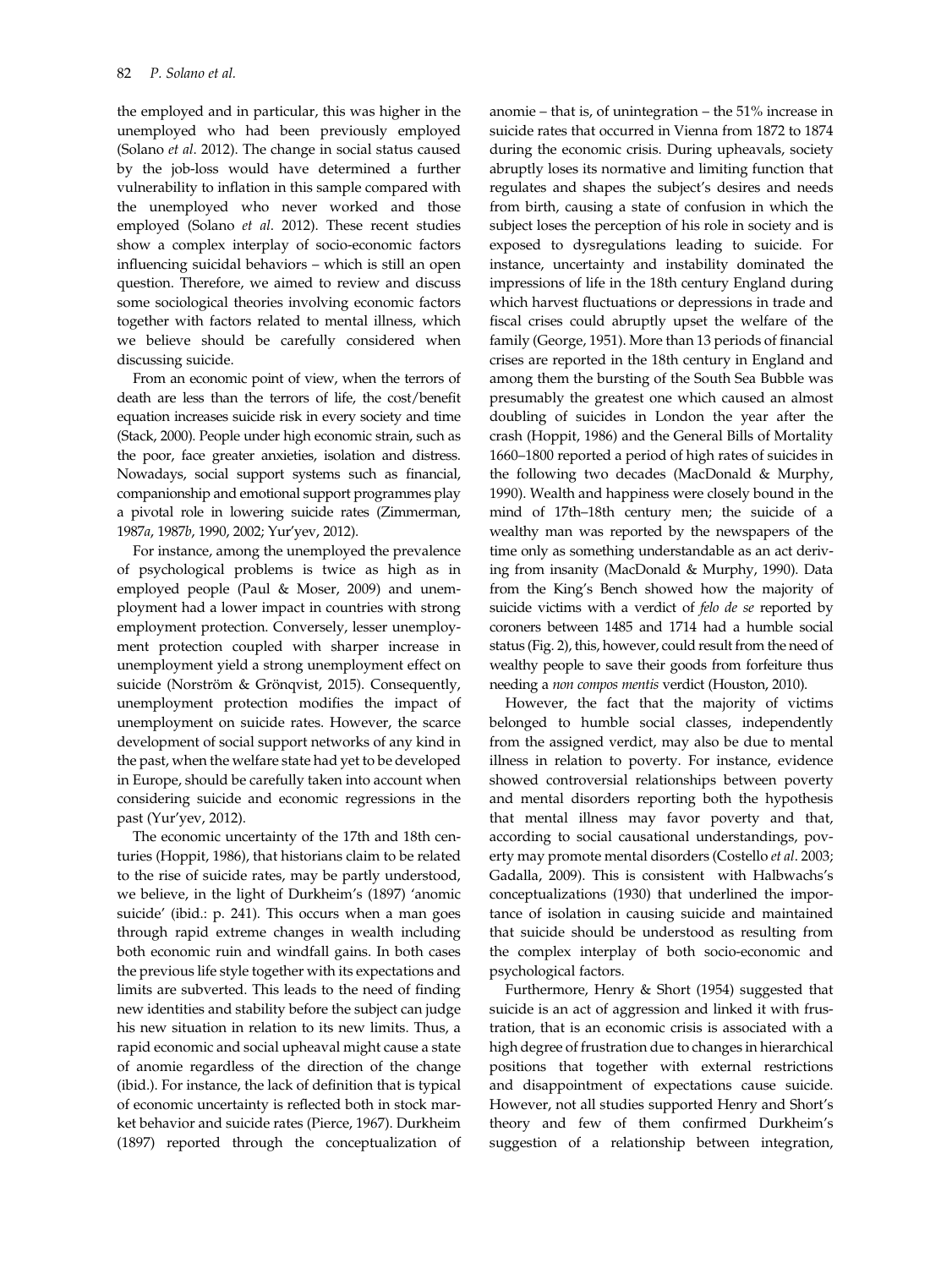<span id="page-8-0"></span>

Fig. 2. Social status and verdicts of suicides in England 1485–1714. These, however, are absolute data and do not consider the different representation of social classes within the population (Source: Public Record Office, adapted from MacDonald & Murphy, [1990](#page-10-0)).

regulations and suicide when analyzing national suicide rates (Lester, [1968, 1992](#page-10-0)).

Gibbs & Martin further developed the Durkheimian approach by suggesting the notion of 'status integration' [\(1958](#page-10-0): 140), that is, the integration of the different roles the individual occupies at the same time in society. Suicide could be caused by the simultaneous presence of incompatible statuses and their sudden change, as occurs in an economic crisis. Thus, macro and micro economy are intertwined in influencing suicidal behaviors.

Hamermesh & Soss ([1974\)](#page-10-0) were the first to develop an economic theory for suicide in which living conditions, such as income, status and unemployment would explain suicidal behavior and supported it providing empirical data. They postulated the existence of a direct relationship between certain economic factors both pecuniary and non – such as permanent income and discounted lifetime utility, that is the individual's perceived happiness for both present and future – and the likelihood of suicide by a certain subject. According to this economic theory of suicide an individual  $(i)$  at age (a) with a permanent income  $(Y)$  takes his own life when the total discounted lifetime utility  $(Z_i)$  plus the individual's taste for living, that is the distaste for suicide,  $(b_i)$  reaches zero.

$$
Z_i(a, Y) + b_i = 0
$$

with

$$
Z_t(a, Y) = \int_a^{\omega} e^{-r(m-a)} U_m P(m) dm
$$

where  $\omega$  denotes the highest attainable age,  $r$  the discount rate and  $Um$  the expected utility at age  $m$ . Pm is the probability of survival to age m given survival to age a. In addition to its negative relationship with the age  $m$ , the individual's expected utility Um is positively related to the permanent income Y. The individual's taste for living  $b_i$  is assumed to be normally distributed so that the age– adjusted aggregate suicide rate, defined as the fraction of individuals in the age group  $a$  for whom  $Z(a, Y)$  reaches – b, is inversely related to the permanent income Y. Therefore, the economic theory of suicide suggests that the increase in income pro capita leads to a reduction of the likelihood of suicide (Hamermesh & Soss, [1974](#page-10-0)).

Though suicide derives from the intertwining of different factors, the economic theory of suicide is noteworthy since it represents the first attempt by economists to investigate suicide from their point of view.

#### Limitations

This study has a historical basis and reviews major sociological and economic theories of suicide developed in the past. Consequently, the resulting understandings fit the society in which they were developed. Therefore, their application to the current situation has to be carefully evaluated each time because sociological and economic factors, as well as human understanding, vary in time. Further limitations of this study may derive from the fact that historical papers provide extensive and accurate theoretical understandings but there are few research studies reporting reliable data because of the lack of register-based recording strategies of suicides in the past. Therefore, reported data may underestimate the phenomenon and concern limited samples or isolated cases. Moreover, reliable studies were not equally available for the different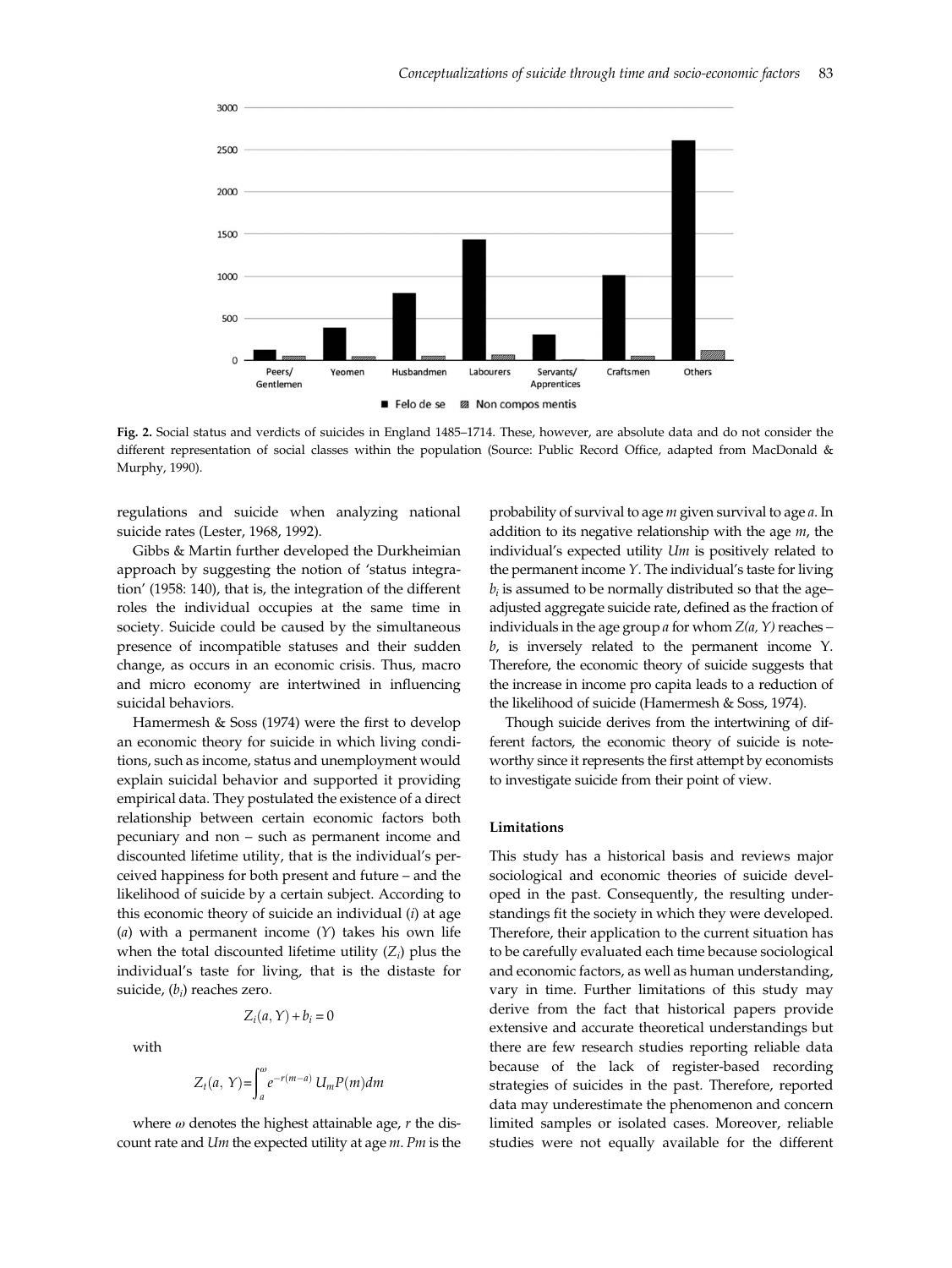<span id="page-9-0"></span>historical times and, therefore, in each case the body of evidence varied considerably in size. Thus, the accuracy of our understandings may vary accordingly.

#### Conclusion

In this paper, we provided different views of past conceptualizations of suicide concerning both its social value and its interplay with economic factors and how this changed throughout time. Suicide is a complex and difficult-to-explain phenomenon for which many hypotheses and theories have been suggested, though no definitive one has been found yet. 'Struggling to make sense of a phenomenon is something about which we can do a great deal' (Berman, 2012) and we believe that keeping in mind the past could provide a valuable background for a deeper understanding of the present. For instance, this could lead to the development of more effective prevention strategies, such as better social support structures that carefully take into account man's sense of self, the conceptualization of his own identity within the particular society he lives in characterized by its economy of power. Beyond tangible support strategies, the empowerment of non-financial social supportive resources are required. When planning international suicide prevention strategies, emotional (nurturance), informational (advice) or companionship (sense of belonging) and intangible (personal advice) services should be developed. These target different aspects of human life, such as the individual's sense of belonging both to the macro and micro community (family), cohesion and self-directedness. Furthermore, drawing on the understandings concerning the development of current conceptualizations of suicide, ad hoc informative support should be provided and encompass multi-layered analysis of the perception of suicide and suicidality in order to effectively reach the suicidal population. Finally, the structure of current societies should be thoroughly examined in order to identify and challenge potential gaps that may promote suicidal desires and acts. This includes deeper awareness of the importance of social support programmes in times of uncertainties – especially for the poor. We believe this to be of paramount importance in a time of marked cuts in public expenditure, leading to the reduction of social support programmes and a possible resultant strain on the most vulnerable in society. Keeping in mind and learning from the history and complex development of the current conceptualization of suicidal phenomena provides us with thorough and deeper understandings that may help to better comprehend and deal with suicide nowadays.

#### Acknowledgments

The authors would like to express their gratitude to Dr C. Stark for her fine work of English revision.

#### Financial Support

This research received no specific grant from any funding agency, commercial or not-for- profit sectors.

## Conflicts of Interest

All authors declare that they have no conflicts of interest.

#### Ethical Standards

The Authors assert that all procedures contributing to this work comply with the ethical standards of the relevant national and institutional committee on human experimentation with the Helsinki Declaration of 1975, as revised in 2008.

### References

- Alvarez A (2002). The savage God: a study of suicide. Bloomsbury Publishing: New York.
- Andres AR (2005). Income inequality, unemployment, and suicide: a panel data analysis of 15 European countries. Applied Economics 37, 439–451.
- Aquinas T (2006). Summa Theologiae: Volume 38. Cambridge University Press: Cambridge.
- Augustine of Hippo (2008). The City of God. Hendrickson Publishers: New York.
- Barbagli M (2009). Congedarsi dal mondo [Leaving the world]. Il Mulino: Milan.
- Berman L (2012). News bulletin, IASP. October–November 2012.
- Breuer C (2015). Unemployment and suicide mortality: evidence from regional panel data in Europe. Health economics 24, 936–950.
- Brown RM (2001). The Art of Suicide. Reaction Books: London.
- Burrows J (1828). Commentaries on the Causes, Forms, Symptoms and Treatment, Moral and Medical, of Insanity. Thomas and George Underwood.: London.
- Catholic Church (1992). Catechism of the Catholic Church. Libreria Editrice Vaticana: Vatican State.
- Chevalier T (1824). Remarks on suicide. The Pampheleteer 23, 365–373.
- Churchill LR (1994). Physician-assisted suicide. Journal of the Royal Society of Medicine 87, 44–46.
- Colucci E, Martin G (2008). Religion and spirituality along the suicidal path. Suicide and Life-Threatening Behavior 38, 229–244.
- Costello EJ, Compton SN, Keeler G, Angold A (2003). Relationships between poverty and psychopathology: a natural experiment. JAMA 290, 2023–2029.
- Crone DM (1996). Historical attitudes toward suicide. Duquesne Law Review 35, 7–42.
- De Vogli R, Marmot M, Stuckler D (2013). Excess suicides and attempted suicides in Italy attributable to the great recession. Journal of Epidemiology and Community Health 67, 378–379.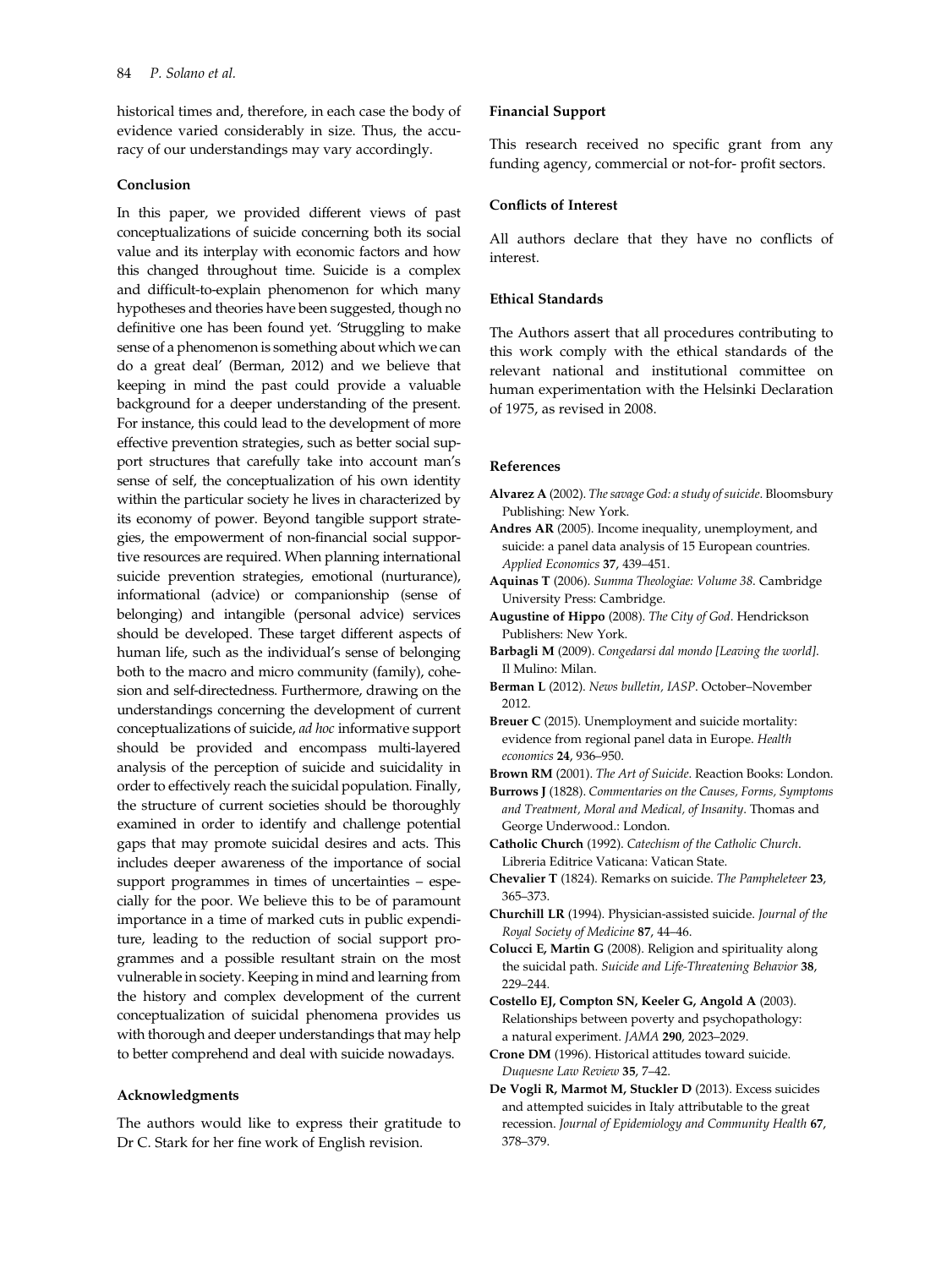- <span id="page-10-0"></span>Dolev N (1999). Gaspar Ofhuys' Chronicle and Hugo van der Goes. Assaph: Publication of the Tel-Aviv University, Faculty of Fine Arts. Studies in art history 4, 125.
- Donne J (2010). Biathanatos: A Declaration of That Paradox or Thesis That Self-Homicide Is Not So Naturally Sin, That It May Never Be Otherwise. Kessinger: New York.
- Durkheim E (1897). Suicide, A Study in Sociology. Free Press: New York.
- Economou M, Madianos M, Peppou LE, Theleritis C, Stefanis CN (2012). Suicidality and the economic crisis in Greece. The Lancet 380, 337.
- Esquirol J (1821). Suicide. In Dictionnaire des Sciences Médicales: par une societé des medécins et des chirurgiciens, Vol. LIII. (ed. BIU Santé), Panckouke: Paris.
- Farberow NL (1975). Suicide in Different Cultures. University Park Press: New York.
- Fleming C (1773). A Dissertation Upon the Unnatural Crime of Self-Murder. Dilly: London.
- Foucault M (1981). The History of Sexuality (Vol. I, An Introduction (Trans. Hurley R Harmondsworth) Penguin: London.
- Foucault M (2002). The Essential Works of Foucault 1954-1984, Vol. III: Power. Penguin: London.
- Fountoulakis KN, Koupidis SA, Siamouli M, Grammatikopoulos IA, Theodorakis PN (2013). Suicide, recession, and unemployment. The Lancet 381, 721–722.
- Gadalla TM (2009). Determinants, correlates and mediators of psychological distress: a longitudinal study. Social Science and Medicine 68, 2199–2205.
- George MD (1951). London Life in the Eighteenth Century. Routledge: London.
- Gibbs JP, Martin WT (1958). A theory of status integration and its relationship to suicide. American Sociological Review 23, 140–147.
- Hacking I (1990). The Taming of Chance. Cambridge University Press: Cambridge.
- Halbwachs M (1930). Les causes du suicide. Alcan: Paris.
- Hamermesh DS, Soss NM (1974). An economic theory of suicide. Journal of Political Economy 82, 83–98.
- Hawton K, Van Heeringen K (2009). Suicide. The Lancet 373, 1372–1381.
- Healy R (2006). Suicide in early modern and modern Europe. Historical Journal 49, 903–919.
- Henry AF, Short JF (1954). Suicide and Homicide: Some Economic, Sociological and Psychological Aspects of Aggression (Vol. 91442) Free Press: New York.
- Hill TD (2004). Ambitiosa Mors: Suicide and the Self in Roman Thought and Literature. Routledge: London.
- Hoppit J (1986). Financial crises in eighteenth-century England. Economic History Review 39, 39–58.
- Houston RA (2010). Punishing the Dead?: Suicide, Lordship, and Community in Britain, 1500-1830. Oxford University Press: Oxford.
- Innamorati M, Pompili M, Lester D (2012). Economic crises and suicide. In Suicide: A Global Perspective ((ed. M. Pompili), pp. 30–39. Bentham Science: New York.
- Karanikolos M, Mladovsky P, Cylus J, Thomson S, Basu S, Stuckler D, McKee M (2013). Financial crisis, austerity, and health in Europe. The Lancet 381, 1323-1331.
- Kentikelenis A, Karanikolos M, Reeves A, McKee M, Stuckler D (2014). Greece's health crisis: from austerity to denialism. The Lancet 383, 748–753.
- Kovacs D (2002). Volume V. Helen: Phoenician Women. Orestes. Loeb Classical Library, Harvard University Press: Cambridge, MA.
- Kselman T (1988). Funeral conflicts in the nineteenthcentury France. Comparative Studies in Sociology and History 30, 312–333.
- Lester D (1968). Henry and Short on suicide: a critique. Journal of Psychology 70, 179–186.
- Lester D (1992). A test of Durkheim's theory of suicide in primitive societies. Suicide and Life-Threatening Behavior 22, 388–395.
- Lind V (2004). Suicidal mind and body. Example from Northern Germany. In From Sin to Insanity (ed. J. R. Watt), pp. 64–81. Cornell University Press: New York.
- Lloyd-Jones H (1994). Ajax, Electra, Oedipus Tyrannus. Loeb Classical Library, Harvard University Press: Cambridge, MA.
- Locke J (1690). Essay Concerning Human Understanding (eds. Tegg and Son). Studies in Philosophy: Dublin.
- Lundin A, Lundberg I, Hallsten L (2010). Unemployment and mortality – a longitudinal prospective study on selection and causation in 49321 Swedish middle-aged men. Journal of Epidemiology and Community Health 64, 22–28.
- Luo F, Florence C, Quispe-Agnoli M, Ouyang L, Crosby A (2011). Impact of business cycles on US suicide rates, 1928–2007. American Journal of Public Health 101, 1139–1146.
- MacDonald M (1995). Suicidal behavior-social section. In A History of Clinical Psychiatry (eds. G.E. Berrios and R. Porter), Athlone Press: London.
- MacDonald M, Murphy TR (1990). Sleepless Souls: Suicide in Early Modern England. Oxford University Press: Oxford.
- Maris RW, Berman A, Silverman M (2000). Comprehensive Textbook of Suicidology. The Guilford Press: New York.
- Marsh I (2010). Suicide: Foucault, History and Truth. Cambridge University Press: Cambridge.
- Martin R, Barresi J (2006). Rise and Fall of Soul and Self: An Intellectual History of Personal Identity. Columbia University Press: New York.
- McCormack R, Clifford M, Conroy M (2012). Attitudes of UK doctors towards euthanasia and physician-assisted suicide: a systematic literature review. Palliative Medicine 26, 23–33.
- Montaigne M (1910). Essays of Montaigne Vol. IV Edwin Hill: New York.

More T (2015). Utopia. Penguin: London.

- Morrisey SK (2006). Suicide and the Body Politics in Imperial Russia. Cambridge University Press: Cambridge.
- Murray A (1998). Suicide in the Middle Ages, Vol. I, The Violent Against Themselves. Oxford University Press: Oxford.
- Neumayer E (2004). Recessions lower (some) mortality rates: evidence from Germany. Social, Science and Medicine 58, 1037–1047.
- Norström T, Grönqvist H (2015). The great recession, unemployment and suicide. Journal of Epidemiology and Community Health 69, 110–116.
- Paul K, Moser K (2009). Unemployment impairs mental health: meta-analyses. Journal of Vocational Behavior 74, 264–282.